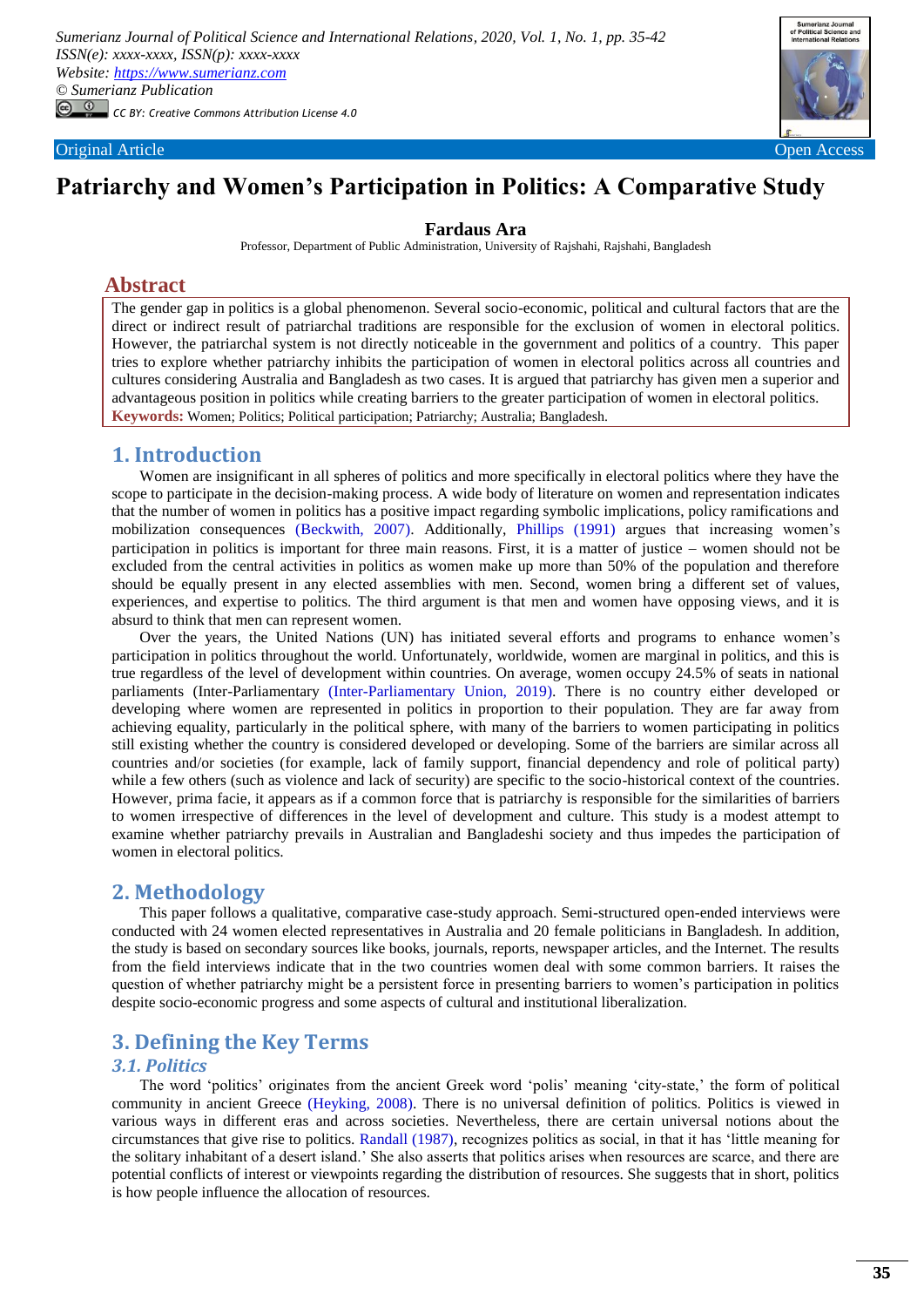Adrian [Leftwich \(1984\),](#page-7-3) states that politics lies at the heart of all collective social activity whether formal or informal, public or private, in all human groups, organizations, and societies. [Heywood \(2002\),](#page-6-2) concludes that in its broadest sense, politics is the action in which individuals make, preserve and revise the general principles under which they live. Politics can be seen as the domain of government or as what concerns the state; as the conduct and administration of public undertakings; as the resolution of contention through debate and conversation; and as the generation, conveyance and utilization of resources over the span of social existence. Therefore, given these differing conceptions of politics, politics can be viewed as an activity, which includes both people's participation in public policies and the impact of policy-making upon them.

#### *3.2. Political Participation*

Like politics, the definition of political participation also varies. Parry *[et al.](#page-7-4)* (1992), describe political participation as taking part in the making and implementation of public policies or actions with the aim to influence the viewpoints of policy-makers to subjects yet to be decided, or activities to challenge against the outcome of some decisions. Verba *et al.* (1995), describe political participation as the activity that has the intention of affecting government decision or activity. It may influence the formulation or execution of public policy or in some way affects the selection of individuals who make those policies. Therefore, political participation refers to the activity that influences the government either directly or indirectly.

Political participation matters a lot for women as a group and as individuals. Whether women work jointly to protest gender-based discriminations or whether they participate in non-gender-specific associations and struggles, the most important advantage of political participation is the ability to make policymakers responsive to their needs [\(Goetz, 2003\)](#page-6-3). This paper focuses on the participation of women in electoral politics, as this is the area where women are currently facing their greatest impediment.

#### *3.3. Patriarchy*

Patriarchy is an ancient Greek word meaning 'the rule of the father.' Initially, the word was in use to mean the herding societies of the Old Testament where the father's authority and supremacy over family members were absolute [\(LeGates, 2001\)](#page-7-6). [Rich \(1976\),](#page-7-7) explains patriarchy as a cultural-familial, ideological, political system where men decide what women shall or shall not perform by force, or through ritual, conventions, law, language, etiquette, education, and the division of work.

Virginia [Held \(1993\)](#page-6-4) asserts that patriarchy indicates the ubiquitous and structural nature of the supremacy of men over women in almost every aspect of life and society. [Lerner \(1986\),](#page-7-8) argues that patriarchy, in general, means the manifestation and institutionalization of male-domination over women and children in the family and male supremacy over women in society on the whole. It suggests that 'men hold control in all the critical institutions of society' and that 'women are denied access to such power.' However, it does not imply that women are either totally powerless or entirely deprived of rights, influence, and resources.

In short, patriarchy depicts the institutionalized system of male supremacy. Patriarchy can be defined as an arrangement of social relations among men and women, which have a material base, and which, although hierarchical, set up or build autonomy and harmony among men that allow them to rule over women Jagger & Rosenberg, as cited in [Sultana \(2012\).](#page-7-9) Patriarchal beliefs exaggerate the biological dissimilarities between males and females and extend it into socio-cultural domains, assuring that men always possess the dominating roles of controlling women. This philosophy is so powerful that men are for the most part able to secure the apparent assent of women they abuse through institutions like the academy, the church, and the family, each of which legitimizes and strengthens women's subordination to men [\(Millett, 1977\)](#page-7-10).

[Walby \(1990\),](#page-7-11) defines patriarchy as an arrangement of social structures and practices, in which men control, repress and abuse women. She stresses the use of the term social structures as it obviously implies refusal both of biological determinism and the belief that every individual male is in a prevailing position and every female in an inferior one. According to her, patriarchy is composed of six structures:

- 1. the patriarchal mode of production, which refers to the underestimated and unrecognized work of housewives who are expropriated by their husbands or partners;
- 2. patriarchal relations in paid work, which indicates the reality that normally women have been granted worse jobs that entail less expertise;
- 3. patriarchal relations in the state, which refer to the fact that the state is patriarchal, racist and capitalist and is prejudiced towards patriarchal interests;
- 4. male violence, which explains the ways men's aggression against women is systematically endured and tolerated by the state's denial to interfere against it;
- 5. patriarchal relations in sexuality, where the patriarchy has decided that heterosexuality is and should be the norm; and
- 6. patriarchal relations in cultural establishments as an arrangement of social structures and practices in which men dominate, abuse and oppress women, through diverse cultural organizations, such as, the media, education, and religion.

Therefore, patriarchy can be defined as a social system of male supremacy over females in all aspects of life where women are, on the whole, victimized, oppressed and exploited by men. Although with modernization and the rise of education, gender disparities are gradually declining, the traditional custom of confining women to the household, keeping women submissive to male authority, and discouraging them from taking a visible role in public life, remains pervasive though it varies in extent [\(Rocca](#page-7-12) *et al.*, 2009).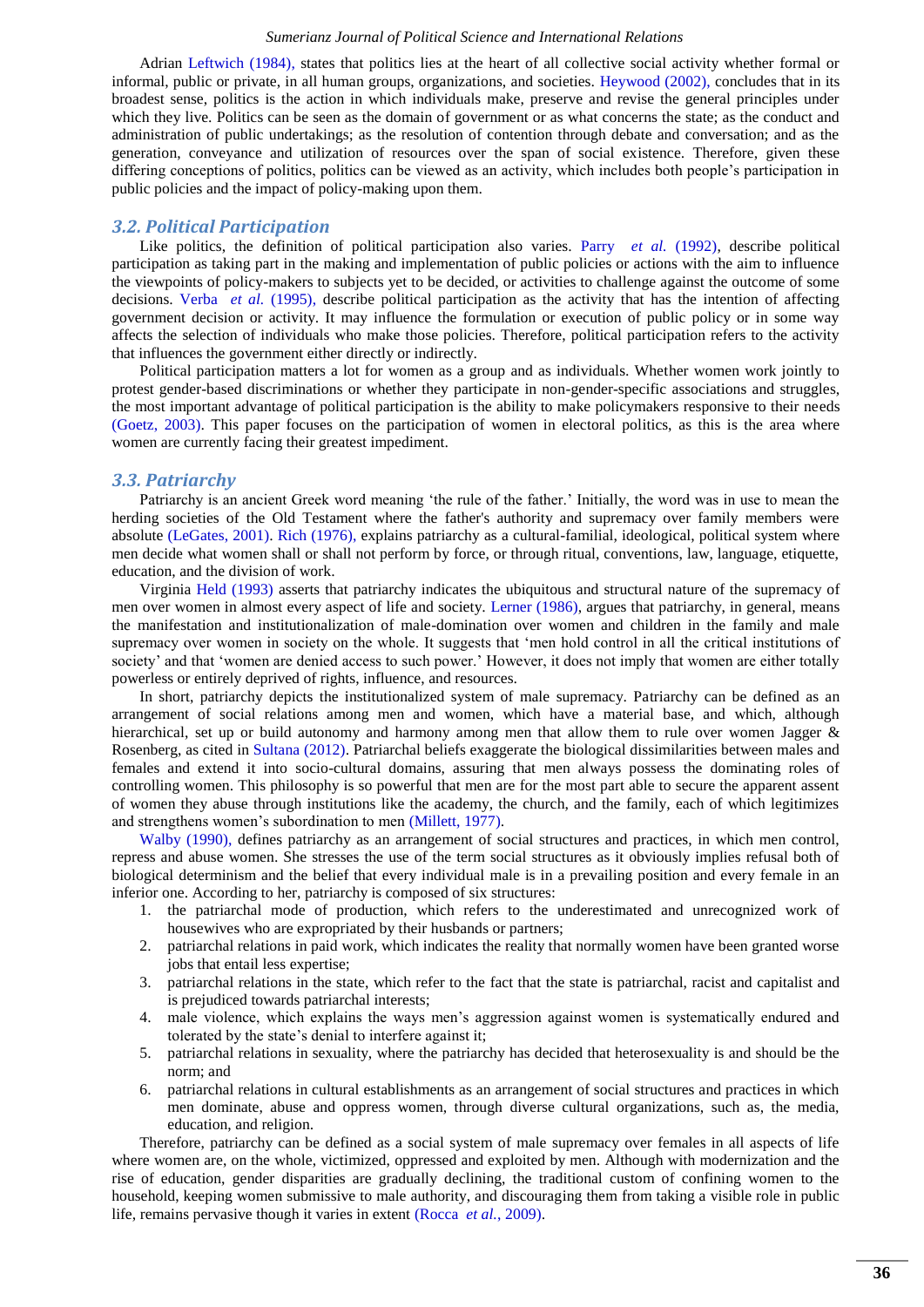#### *3.4. Elected Female Representatives in Australia and Bangladesh*

The Commonwealth of Australia is a federation of six states: New South Wales, Queensland, South Australia, Tasmania, Victoria, and Western Australia, along with two territories: Northern Territory and Australian Capital Territory. National political organizations in Australia mirror the British legacy (Australia being a former British colony) and the impact of North American federalism. The party or coalition with the majority of seats on a preferred basis in the election in the lower house or House of Representatives (150 members) forms the government. Bills need to be approved by the Senate or the Upper House (consisting of 76 members, 12 from each of the six states and two from each of the mainland territories) to become Laws. At the federal level, the government normally rotates between the Australian Labor Party (ALP) and a coalition of the Liberal (LIB) and the Nationals (NAT). Other parties like the Green (GRN) and Independents regularly win seats in the Senate but seldom in the House of Representatives [\(McAllister, 2006\)](#page-7-13).

The ALP has a 40:40:20 quota that guarantees that at least 40% of Labor seats are filled by women and a minimum of 40% by men. The rest may be filled by either gender [\(McAllister, 2006;](#page-7-13) [McCann and Wilson, 2014\)](#page-7-14). In Australia, the ALP has the highest share of women in parliament credited by many to the Labor's quota policy. The Coalition parties (LIB and NAT) do not have any quota system claiming that quotas are discriminatory towards men and the nomination of candidates should be based on merit [\(McAllister, 2006;](#page-7-13) [McCann and Wilson, 2014\)](#page-7-14). They argue that more women may get the opportunity to join electoral politics by mentoring, training and networking sessions [\(Drabsch, 2007\)](#page-6-5).

The situation of women in national politics in Bangladesh is somewhat different from the Australian experience. The major political parties in Bangladesh are the Awami League (AL), Bangladesh Nationalist Party (BNP), Jatiya Party (JP), and the Jamat-e-Islami (JI). Since 1990 either the AL or coalitions of the BNP and the Islamic fundamentalist party JI have been ruling the country. The Parliament of Bangladesh is a single chamber (unicameral), consisting of 300 directly elected members from single territorial constituencies through the 'first-pastthe-post' system for a term of five years. In addition to 300 general members, there are 50 reserved seats for women in parliament who are elected by the elected general members of the parliament [\(Jahan and Kabir, 2012\)](#page-7-15). General seats are more important than the reserved seats in terms of power and status.

The percentage of women in the parliament of Australia is 30.46% in the Lower House and 48.68% in the Senate and in Bangladesh 20.63% [\(Inter-Parliamentary Union, 2019\)](#page-7-1). It indicates that regarding the share of women in parliament Australia is in a better position than Bangladesh. Nevertheless, the House of Representatives is generally considered the 'main game' in politics, as the government is formed in the Lower house. Women's participation in the Lower house is marginal.

The interviews with the participants explored several impediments to the political participation of women. All the participants identified the domestic role of women as one of the most critical barriers causing many women to join politics once their children are grown up. Entering politics late may hinder women's promotion and prospects to high positions of influence.

Lack of education is another barrier that impedes the political participation of women. While women on the whole in Australia do not face the problem, in Bangladesh, many girls do not get the opportunity to attend schools after the primary level. Lack of finance is another issue that women in general encounter. Women in both Australia and Bangladesh find it difficult to manage the huge amount of money required to vie in the national election. Additionally, harassment and bullying deter women from participating in politics in Australia and Bangladesh. Furthermore, political violence that is very common in Bangladesh and lack of security discourage many eligible and interested women to get involved in politics.

Politics is male-dominated. The legacy of male-domination results in lower interest and involvement of women in politics, which tends to be viewed as a 'man's domain.' Women in both countries have recognized the aggressive and masculine nature of politics and the lack of party support as major political hindrances to women.

The participants identified the traditional division of labor, peoples' attitudes towards women in society, and the socialization process as the most critical socio-ideological barriers to the political participation of women. Popular attitudes towards women's primary roles as mothers and homemakers all around the world restrict women from participating in the public sphere. In addition, the traditional gender roles and socialization cause low self-confidence among women that inhibit their participation in politics in both countries.

Moreover, religion plays a strong role in the lives of women in Bangladesh. Due to religious customs people in Bangladesh, in general, prefer women confined within the domestic spheres; women need to maintain a certain dress code, they are deprived of property rights that impede their entry into politics. In contrast, in Australia, the media plays a crucial role in shaping the political participation of women in federal politics. The media tends towards negative reporting about female politicians; focusing on their appearance and personal life in a way that male politicians are not subject of.

The obstacles to the political participation of women in Australia and Bangladesh are mostly alike except for a few differences related to the contrasting political and cultural contexts. It is found that family responsibilities, traditional gender roles, lack of resources, attitudes of broader society towards women, the aggressive nature of politics, and the chauvinistic attitudes of male colleagues present challenges to women when considering politics as a career. This implies that there is a set of common issues that transcends socio-cultural differences. Is it patriarchy that is the common force in the countries creating obstacles to the participation of women in electoral politics?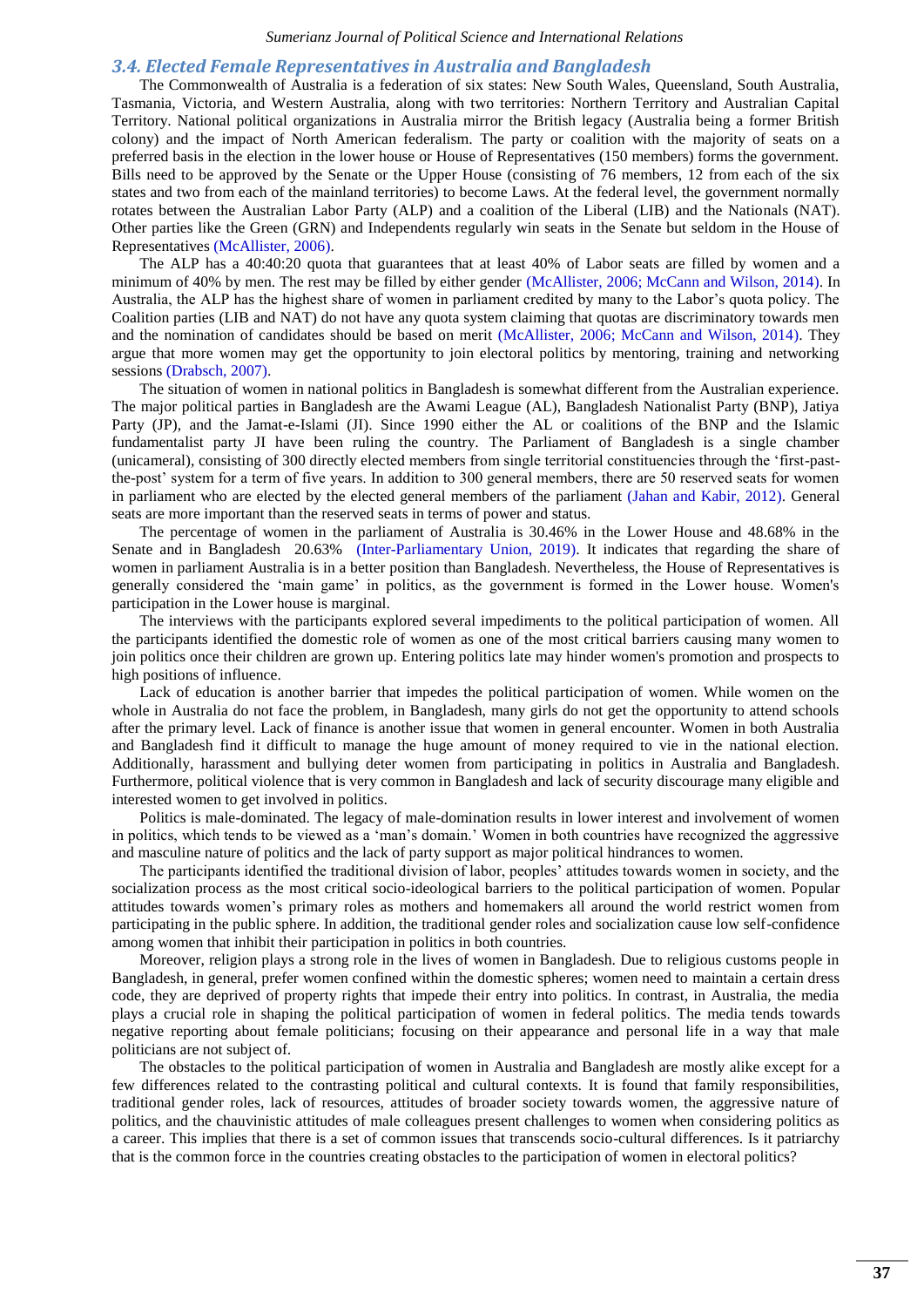#### *3.5. Is Australia a Patriarchal Society?*

The status and position of women in society are closely embedded within the tradition/culture of that particular society. Several factors including the distance, isolation, the variations of weather, instabilities in the market for basic products, minor population, immigration, and limited resources have given a unique texture to Australian life and set problems for the Australian people that are exclusively their own. From the beginning, men in this region have outnumbered women, and a form of masculinity was imposed in society [\(MacKenzie, 1962\)](#page-7-16). The settlers, who came to Australia as convicts, outcasts, Irish peasants, or diffident administrators, were mostly lacking in status and, according to [Dixson \(1999\),](#page-6-6) self-esteem. Their psychological demands caused them to degrade women, as psychosomatic protection against their own insufficiency. Men disrespected women and often treated them with cruelty [\(Dixson, 1999\)](#page-6-6). The severe conditions of the rural pioneering in Australia, therefore, restricted women to the family and the domestic spheres simply as workers and mothers [\(Encel and Campbell, 1991\)](#page-6-7).

Society offered women few opportunities for service and outside interests; in their sexual relations, they were confined to a Christian/Victorian tradition which found something disgraceful in physical contentment, especially the females', and of a double standard, whereby more tolerance was given to male indiscretions in relationships than to women. The social customs and morals were male-oriented where women rationalized their recognition by conveying the flags of moralism and by professing revulsion with the persistent physical demands of men [\(Turner,](#page-7-17)  [1968\)](#page-7-17). It gives the impression that women showing interest to participate in public life were not desirable in the community during that time. This situation indicates a society of male-domination or patriarchy.

According to [Mercer \(1975\),](#page-7-18) from the commencement of white settlement in Australia, women were brought out to satisfy the desires of men. Household and family were, and even now are, considered natural for women that they could perform as wives and mothers or domestic help. They are oppressed for their gender at homes, in the job market, in schools, in the church, and in politics. The lack of any cultural tradition that allows women to be something else acts as a significant barrier to female resistance and keeps women physically and emotionally obliged to their domestic duties [\(Summers, 2002\)](#page-7-19).

From a feminist perspective, men in Australia designed the fundamental standard for the power structure pivoted around the sexual power relationship. Thus, although Australia is among the most developed industrial democracies in the world, the patriarchal system at the heart of that tradition shapes the function, character, and manpower of current politics and parliamentary politics [\(Dixson, 1999\)](#page-6-6).

Violence against women is widespread in Australian society [\(Murdolo and Quiazon, 2016\)](#page-7-20). In Australia, two in every five women (41%) have experienced violence since the age of 15 years. Around one in three (34%) has experienced physical violence and almost one in five (19%) has experienced sexual violence [\(Victorian Health](#page-7-21)  [Promotion Foundation, 2017\)](#page-7-21).

Currently, women are in greater numbers participating in the workforce and pursuing careers in all professions. They have better access to contraception and abortion services. Laws have been enacted that attempt to create equal pay, equal opportunity and protect women from violence. More women are now completing university degrees than men. However, the popular expectations from women have not yet changed. Women are still considered as having primary responsibility for bringing up children. The rate of domestic violence against women and girls in Australia remains a serious issue. They are less likely to reach higher management positions. There is a gender pay gap. The available statistics and data on the participation of women in electoral politics in Australia show that federal and state parliament and local government are still by and large dominated by men; men lead the key decision-making areas.

Against such a background, politics in Australia supports the superior power of male players as well as being viewed most suitable to men. Therefore, politics not only discourages women from positions of power but also degrades the political activities where women participate [\(O'Flaherty, 2005\)](#page-7-22). In Australia, all types of political activities were in the past, and to a considerable extent, still, are considered the absolute property of men. The political role that women are allowed is thus very restrictive; the small part women perform in politics simply reflects and results from the secondary place they are placed by the customs and attitudes of the society. Women are educated and socialized in such a way that they accept this status as normal, and conform to and even support the mindsets of those who most resist their political participation Duverger, as cited in, [O'Flaherty \(2005\).](#page-7-22)

In addition, Australian society has a system of institutionalized male supremacy in which women are generally prohibited from influential positions in vital organizations. Although women are not absolutely powerless, an imbalance of power favors men. Women's opinions and presence are undervalued; they cannot play in parallel with men in politics. Regardless of the fact that women have benefited over time, with greater political representation, anti-discrimination laws, growing participation in the labor market and rising economic autonomy, the disparity of power between the sexes remains a basic characteristic of Australia society [\(Farrer, 1997\)](#page-6-8).

Although women enjoy most of the civil rights in Australia, cultural and historical impediments continue to hinder their advancement to power; women are still struggling to conquer the steeper slopes of power [\(O'Flaherty,](#page-7-22)  [2005\)](#page-7-22). However, the anti-discrimination laws and affirmative action legislation have widened the prospects for women [\(Schaffer, 1988\)](#page-7-23). Women are gradually breaking into the public sphere; some are now performing leading roles in politics. Nevertheless, the traditional male-dominated image of politics demands a lot from women that are quite difficult for women to meet. Subsequently, and despite the fact that women are formally on an equal footing with men, they are not equivalent to men in reality; disparity still persists between the sexes, particularly in the accomplishment of political rights [\(O'Flaherty, 2005\)](#page-7-22).

Misogyny and double standards are prevalent in the political arena and act as a key barrier to women's participation and success in politics. Misogynist attitudes in the highest levels of government are prevalent. Thus, it is seen that Jamie Briggs, a cabinet minister was set down for sexist behavior, but no action other than that was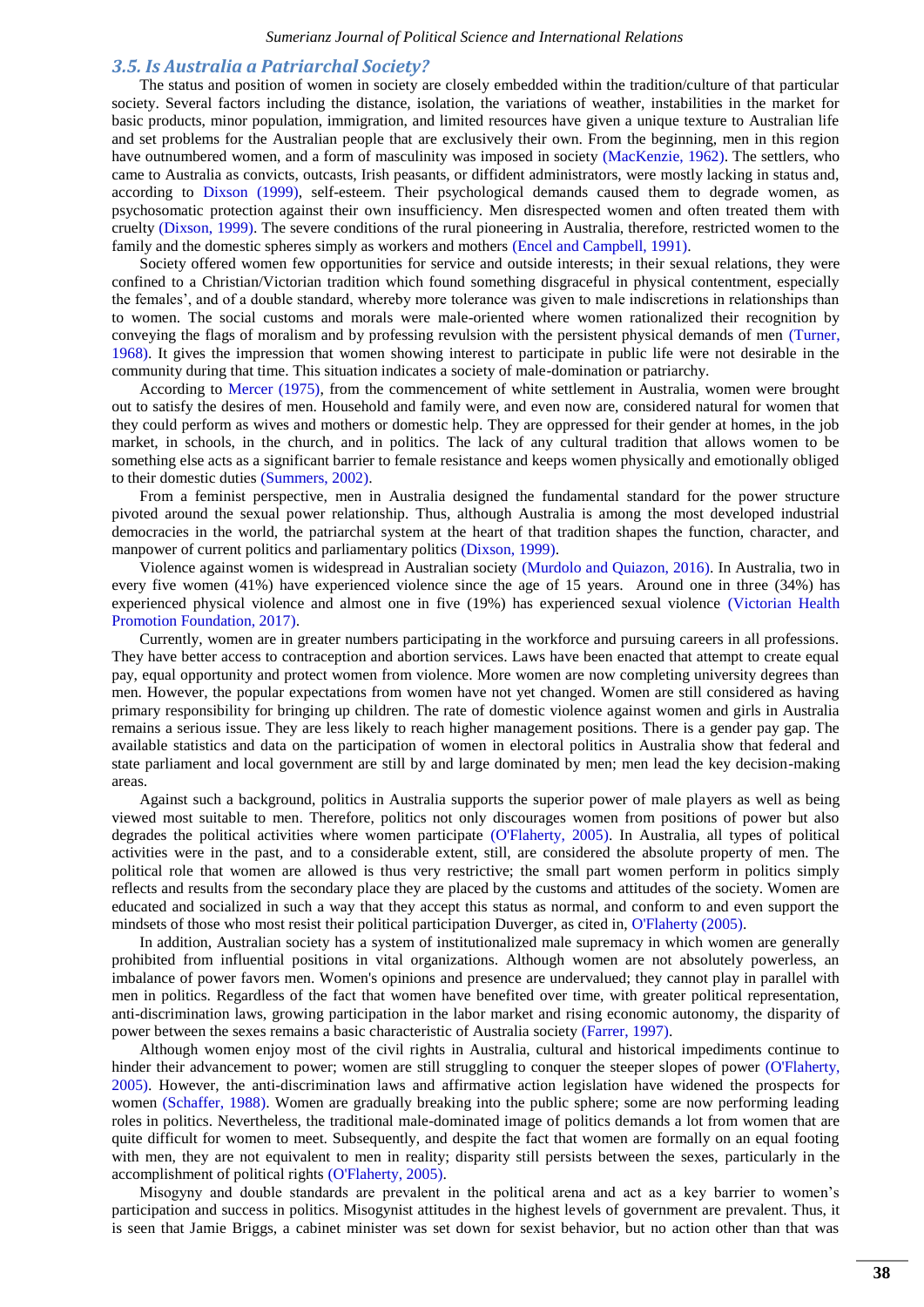taken. Furthermore, he received support for his sexist and misogynist behavior from his male colleagues [\(Ellem,](#page-6-9)  [2016\)](#page-6-9).

Regardless of the precise mechanisms that sustain the status quo and the barriers that women face to becoming involved in politics, the fact is that gender inequity persists, making Australia fundamentally a patriarchal society in the sense that men disproportionately hold positions of political power in Australian society. The interview findings confirm that Australian female politicians are acutely aware of this state of affairs, and perceive their opportunities (and those of other women) to be undermined by the situation. In short, although the situation is historically improving, the gender imbalance remains problematic and is perceived by female politicians to be entrenched.

#### *3.6. Is Bangladesh a Patriarchal Society?*

The tradition and customs of Bangladesh, previously East Bengal and then East Pakistan, which became a sovereign nation in 1971, are shaped to a larger extent by its origin as East Bengal in India (United Nations Economic and Social Commission for Asia and the Pacific [\(United Nations Economic and Social Commission for](#page-7-24)  [Asia and the Pacific, 2013\)](#page-7-24). The country shares two of the ancient and wealthiest social customs of the world. From one perspective, its roots go back to early Indic civilization and then again to Islamic culture. The crystallization of the Bengali language from the classical Sanskrit during the Indian medieval period furnished the area with a linguistic underpinning for its different social characters. Additionally, when the Muslim influence spread to Bengal, the territory already had a rich accumulation of Buddhist and Hindu cultures of no less than 1,500 years and a complete social structure centered on caste [\(Monsoor, 1999\)](#page-7-25). Thus, although East Bengal was a Muslim-dominant region, it had close cultural links with West Bengal and with numerous features of the social customs of Hindu India, resulting in a combination of Bengali culture and Islamic beliefs [\(United Nations Economic and Social Commission](#page-7-24)  [for Asia and the Pacific, 2013\)](#page-7-24).

In ancient India, Manu, the famous lawgiver lectured that women should never be independent; her father has authority over her as a child; her husband has authority over her as a youth; and in old age, her son has authority over her. The status of women in the family was set in the background of this patriarchal custom [\(Islam, 2000\)](#page-7-26). The majority of the first converts to Islam and their successors, who were predominantly lower caste Hindus, did not surrender many of the local rituals and customs. Over the span of time, the interaction with the strong social tradition of new converts brought about new cultural adjustments that ultimately brought down women's status and slowly made them captives under men's commands [\(Monsoor, 1999\)](#page-7-25).

The traditional culture, accompanied by religion, acts as a strong force in perpetuating the patriarchal system. Religion, in fact, was the basis of the country's establishment. In 1947, the British rulers and contemporary wellknown political leaders of India divided the Indian sub-continent into two parts: India and Pakistan on the basis of religion [\(Falguni, 1995\)](#page-6-10). However, the Muslim and Hindu customs were maintained even after the consolidation of East Bengal in the newly independent Pakistan in 1947 [\(United Nations Economic and Social Commission for Asia](#page-7-24)  [and the Pacific, 2013\)](#page-7-24). Throughout the 1947-1971 period, in the East Pakistan era, which preceded the formation of Bangladesh, religion turned into an essential part of life and a prime determinant of women's social status [\(Falguni,](#page-6-10)  [1995\)](#page-6-10).

In 1971, the newly sovereign state, Bangladesh, proclaimed secularism as one of the fundamental principles of governing the country. That new era from 1972 seemed moderately liberal for women. However, two successive military coups, in 1975 and 1981, changed the situation. The first coup tried to de-secularize the country in 1977 by deleting the principle of secularism and substituted it with absolute trust and faith in the Almighty Allah. The second coup d'état in 1981 carried on the process and declared Islam as the state religion [\(Halder, 2004\)](#page-6-11).

Today, Islam influences the society and politics of Bangladesh largely. For the majority Muslim population of Bangladesh, Islam plays a major role in shaping their everyday customs within society. The ideology of Islam determines the relations between men and women in Bangladesh. Women are oppressed through misinterpretation of Islam by Bangladeshi men and a section of little-learned religious leaders. This religious tradition is blended into a culture that legitimizes the exclusion of women from public spaces [\(Chowdhury, 2009;](#page-6-12) [Halder, 2004\)](#page-6-11). The general people of Bangladesh have a strong attachment to Islam, and nobody among the rulers and the ruled would risk vengeance on rivals by criticizing religious norms, practices, and beliefs. A large number of Bangladeshis do not carry out the obligatory religious practices, but the majority show their dedication to Islam publicly. Government declarations are often splashed with references to the formation of Islamic morals, and politics is framed in such a way as not to agitate this delicate issue [\(Huque and Akhter, 1987\)](#page-6-13).

The popular tradition portrays women as physically weak and intellectually inferior requiring continuous protection of the physically strong and intelligent men [\(Islam, 2000\)](#page-7-26). Most of the norms and values that are related to the structure of Bangladeshi society are gendered and usually support masculinity directly or indirectly. This social system dominates the life of women and upholds a rigid division of labor that controls women's mobility, roles, and sexuality [\(Asian Development Bank, 2001\)](#page-6-14).

Discrimination against women begins just after birth and goes on throughout life, leading to a denial of equal entry to many basic opportunities and rights**.** By custom, after the wedding, a girl resides at her husband's house. A large number of families consider their girls as a burden while sons are expected to earn and look after their parents. Sons are given preference in all areas, which includes giving the best food during meals and the most support in their education [\(Chowdhury, 2009;](#page-6-12) [Jahan and Amundsen, 2012;](#page-7-27) [Sultana, 2012\)](#page-7-9).

Lack of freedom and mobility for girls is another major characteristic of patriarchy in Bangladesh. Women tend to be restricted from going to work or meeting with their friends, particularly after dark. Additionally, women face discrimination of inheritance or property rights. According to Islamic law, sisters are entitled to half of their brothers' share in the Muslim families of Bangladesh while Hindu women get nothing. Only Christian women get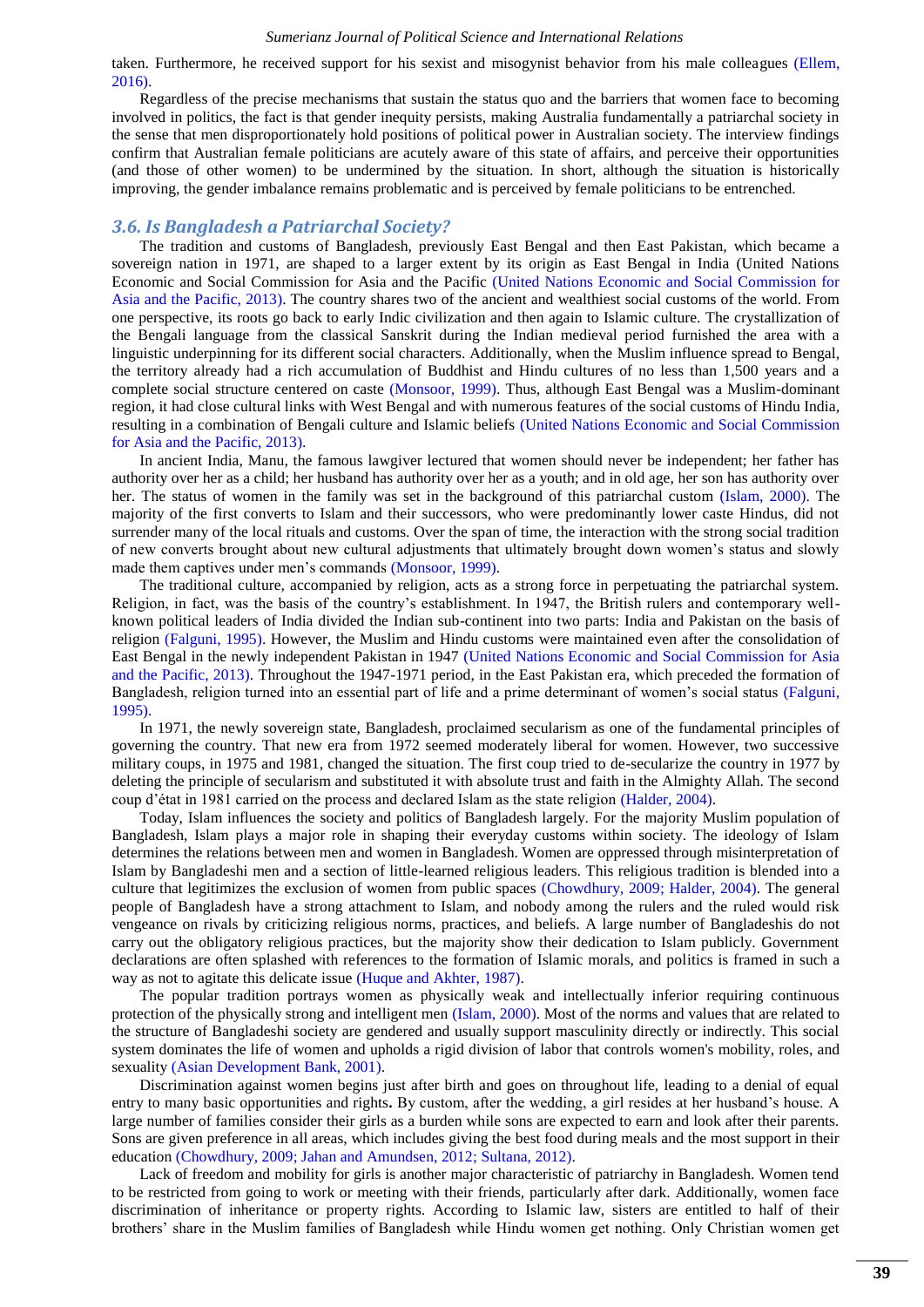the same share of the property. Furthermore, in most cases, women have no right to choose their husbands; rather the male members of their families make those decisions for them. A Muslim man is allowed to polygamy, divorce, a double share of an inheritance, and guardianship over wife and children. Unlike a woman, a Hindu or a Christian man in practice is able to abandon his wife and enter into another relationship, even though divorce is, according to their religion, discouraged. Under Islamic law, divorce is allowed for both men and women, but in practice, it is very difficult for a Muslim woman to get divorced when she wants it. The overall system damages women's self-esteem, confidence, and self-respect and destroys their ambitions (Cain *[et al.](#page-6-15)*, 1979; [Rouf, 2013;](#page-7-28) [Rozario, 2004;](#page-7-29) [Sultana,](#page-7-9)  [2012\)](#page-7-9).

Violence against women is widespread; patriarchal norms naturalize domestic violence. Men in Bangladesh beat their wives to express male superiority. A study finds that 47% of women in Bangladesh experience physical assault by husbands and men. Ameen states: "the village people are of the opinion that a man who does not beat his wife is spineless." Even in the urban areas husbands of many highly-educated women beat them [\(Ameen, 2005;](#page-6-16) [Chowdhury, 2009;](#page-6-12) [Sultana, 2012\)](#page-7-9). Poverty often makes women's situation much more unbearable in material terms. However, poor and illiterate women are not necessarily more adversely affected by patriarchy than the middle and the upper-middle classes. In some ways, the physical constraints of patriarchy are more directly experienced by middle-class women. Due to the lack of any effective state-provided social security system, most women are ultimately dependent on the men of their families for support, and they cannot afford to alienate them [\(Rozario,](#page-7-29)  [2004\)](#page-7-29).

The socialization process in the family does not encourage women to take a leading role. Patriarchy reinforces women's dependency on men and men have strong reservations regarding women in leadership and management positions. Due to the patriarchal culture, Bangladeshi women have been conditioned not to take much interest in government and politics. Furthermore, women have been reluctant to run for parliament due to domestic responsibilities [\(Ahmed, 2008\)](#page-6-17).

Although Bangladesh is a signatory and has ratified the Convention on the Elimination of all Forms of Discrimination Against Women (CEDAW), it maintains reservations on the articles  $(2 \& 16)$  concerning women's equal rights in the family and property, which is contentious and hampers gender equality. Gender discrimination and inequalities are deeply rooted in the socio-economic structures and are somewhat legitimated. At present, both the Prime Minister and the Leader of the Opposition are women, but unfortunately, no other areas exhibit any noteworthy sign of women's development apart from a few symbolic positions for women. Islamic dogmas influence and nourish the conservative nature of the culture. The promotion of gender issues in Bangladesh has been viewed as a 'zero-sum game', where women's gains have been considered as men's defeats [\(Jahan, 1995\)](#page-7-30), and progress that comes at the cost of tradition and religious fidelity, which are still highly valued in Bangladeshi society. Thus it can be said that Bangladesh is a patriarchal society.

#### *3.7. Exploring the Reason of Resemblances: Is it Patriarchy?*

Women in both Australia and Bangladesh are a victim of patriarchy. The participants identified several barriers to their way of participation in the electoral politics that are commonly associated with patriarchal societies. Domestic and reproductive roles of women; lack of access to the job market, property and finance; violence, harassment and insecurity; the aggressive nature of politics; lack of support by the political parties; the process of socialization of girls and boys; treatment of media towards women, all are direct or indirect outcomes of the maledominated social and political system. All the female participants recognized patriarchy as one of the prime factors for the low participation of women in politics. However, it can be said that it is a complex issue as it can be traced back to a number of institutional, historical, socio-economic as well as cultural factors. Negative popular attitudes towards women's leadership are deep-rooted in the culture regarding the division of sex roles that are prevalent for many years.

The Australian federal government has adopted several strategies and programs for women's advancement in politics; the feminists and women's organizations are working to ensure gender parity in all sectors including politics. Nevertheless, due to the traditional gendered roles of homemakers and parenting, women are poorly represented in the job sector (where they are overrepresented in part-time jobs or low paid jobs) and in the decisionmaking bodies. Politics is designed and controlled by men; there is a lack of a women-friendly environment in the parliament and local government. Patriarchy prevails in all sectors of Australian society, although liberal views concerning gender equality are continually trying to erode this state of affairs and have made substantial inroads in politics, in the last 30 years in particular.

Meanwhile, in Bangladesh, a patriarchal, patrilineal, and patrilocal social system continues to prevail, where the superior status of men is socially accepted as normal. Women are seen as subordinate to men and thus enjoy an inferior status. Such a system upholds a rigid division of labor that restricts women's outside movement and mostly confines them within households. Traditionally, a woman in Bangladesh is dependent on the male member of the family; father, husband or son. Men in the family are the chief decision-makers. Women, in most cases, are deprived of equal rights; they have less food, lower education, and are mostly engaged in informal jobs. Politics is almost exclusively a male domain despite the two major parties being led by women leaders. Patriarchy controls all sectors of society and impedes women from being involved in politics.

The liberalization of politics in Bangladesh is being achieved through a more forced, artificial structure via the quota system. The quota system is meant to drive more deep-seated change through demonstrating that women can occupy leadership positions, thereby inspiring more women to participate in politics and changing the attitudes of male politicians and the public generally towards women's political participation. However, reserved seats are not given much status, thereby undermining the demonstrative impact. The Bangladesh Election Commission ordered all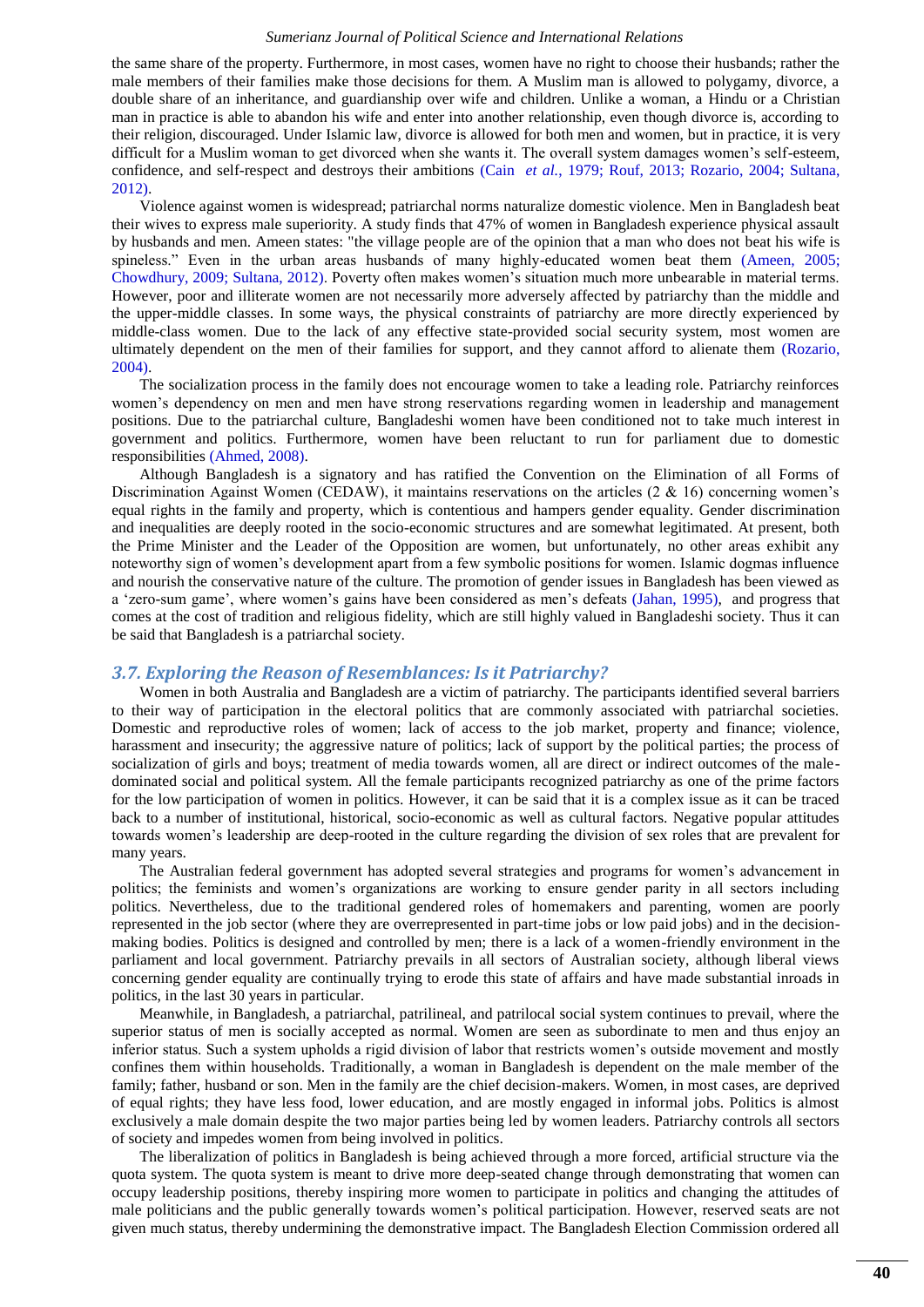political parties to ensure at least 33% of all party positions including a candidate list for the election to fill by women. The political parties have largely ignored the instruction of the Election Commission regarding 33% incorporation of women. Now few women are nominated as candidates to the general seats of the parliament. Male politicians publicly criticize and make fun of the women MPs elected in the reserved seats. Patriarchy dominates all sectors of women's lives.

Women are still juggling to balance professional and family demands. Traditional values regarding gender roles are still prevalent in both Australia and Bangladesh. The role of women as mothers and wives and domestic responsibilities make their involvement and participation in the public sphere difficult. Patriarchy prevails in both countries and creates difficulties for their political participation. The difference is that in developed countries like Australia, the liberal attack on patriarchy is much stronger, much more public, and much more efficient. The barriers to political participation in general seats are not as acute in Australia as they are in Bangladesh, and Australian male politicians are more constrained in their capacity to openly discriminate against female members, whether regarding pre-selection or party positions.

# **4. Conclusion**

Women politicians in Australia and Bangladesh face many similar barriers while some are dissimilar between the two countries. Women in Australia are enjoying a better status than women in Bangladesh that is the result of development. Although patriarchy prevails in both Australia and Bangladesh, women in Bangladesh are affected more due to patriarchy than women in Australia. It can be said that modernization has helped to remove many of the patriarchal restrictions on women and foster changes in peoples' attitudes regarding gender roles. However economic liberalization has not led automatically to liberalized attitudes in the socio-cultural sphere, particularly in the last bastions of patriarchal control such as the formal political arena.

In both countries women are lagging behind men in elected office and as political leaders. This suggests underlying patriarchy that transcends socio-cultural differences. It can be surmised from this that women in both countries are facing the traditional societal barrier of male-domination that shapes and restricts their political participation.

# **References**

- <span id="page-6-17"></span>Ahmed, K. U., 2008. "Women and politics in Bangladesh." In *K. Iwanaga (Ed.), Women's political participation and representation in Asia obstacles and challenges. Denmark: NIAS - Nordic Institute of Asian Studies.* pp. 276-96.
- <span id="page-6-16"></span>Ameen, N. (2005). *Wife abuse in Bangladesh: An unrecognized offence.* University Press Limited: Dhaka.
- <span id="page-6-14"></span>Asian Development Bank (2001). Country briefing paper - women in Bangladesh. Available: [http://adb.org/sites/default/files/pub/2001/women\\_ban.pdf](http://adb.org/sites/default/files/pub/2001/women_ban.pdf)
- <span id="page-6-0"></span>Beckwith, K. (2007). Numbers and newness: The descriptive and substantive representation of women. *Canadian Journal of Political Science/Revue Canadienne De Science Politique,* 40(1): 27-49.
- <span id="page-6-15"></span>Cain, M., Khanam, S. R. and Nahar, S. (1979). Class, patriarchy, and women's work in Bangladesh. *Population and Development Review,* 5(3): 405-38.
- <span id="page-6-12"></span>Chowdhury, F. D. (2009). Theorising Patriarchy: The Bangladesh context. *Asian Journal of Social Science,* 37(4): 599-622.
- <span id="page-6-6"></span>Dixson, M. (1999). *The real matilda: Woman and identity in Australia, 1788 to the present.* 4 vols.: University of New South Wales Press: Sydney.
- <span id="page-6-5"></span>Drabsch, T. (2007). *Women, parliament and the media. Briefing paper no 5/07.* NSW Parliament, Australia. [https://www.parliament.nsw.gov.au/researchpapers/Documents/women-parliament-and-the](http://www.parliament.nsw.gov.au/researchpapers/Documents/women-parliament-and-the-media/WomenParliamentMediaFinal.pdf)[media/WomenParliamentMediaFinal.pdf](http://www.parliament.nsw.gov.au/researchpapers/Documents/women-parliament-and-the-media/WomenParliamentMediaFinal.pdf)
- <span id="page-6-9"></span>Ellem, J. (2016). *The war on feminism and the normalisation of misogyny in Australia.* The Aim Network. <http://theaimn.com/the-war-on-feminism-and-the-normalisation-of-misogyny-in-australia/>
- <span id="page-6-7"></span>Encel, S. and Campbell, D. (1991). *Out of the doll's house: Women in the public sphere.* Longman Cheshire: South Melbourne.
- <span id="page-6-10"></span>Falguni, A. (1995). *Women's political empowerment: Bangladesh perspective. In R. Karmaker (Ed.), Unnayon Padokkhep.* Steps Towards Development: Dhaka. 9-26.
- <span id="page-6-8"></span>Farrer, V., 1997. "Gender and patriarchy." In *R. Smith (ed.), politics in australia. St leonards, n.S.W: Allen and unwin.* pp. 252-68.
- <span id="page-6-3"></span>Goetz, A. M. (2003). Women's education and political participation. Available: <http://unesdoc.unesco.org/images/0014/001467/146770e.pdf>
- <span id="page-6-11"></span>Halder, N. (2004). Female representation in parliament: A case study from Bangladesh. *New Zealand Journal of Asian Studies,* 6(1): 27-63.
- <span id="page-6-4"></span>Held, V. (1993). *Feminist morality: Transforming culture, society, and politics.* University of Chicago Press: Chicago.
- <span id="page-6-1"></span>Heyking, J. V. (2008). *Politics. In w. A. Darity (ed.), international encyclopedia of the social sciences.* 2nd edn: Macmillan Reference USA: Detroit.
- <span id="page-6-2"></span>Heywood, A. (2002). *Politics.* 2nd edn: Palgrave: Basingstoke.
- <span id="page-6-13"></span>Huque, A. S. and Akhter, M. Y. (1987). The ubiquity of Islam: Religion and society in Bangladesh. *Pacific Affairs,* 60(2): 200 -25.